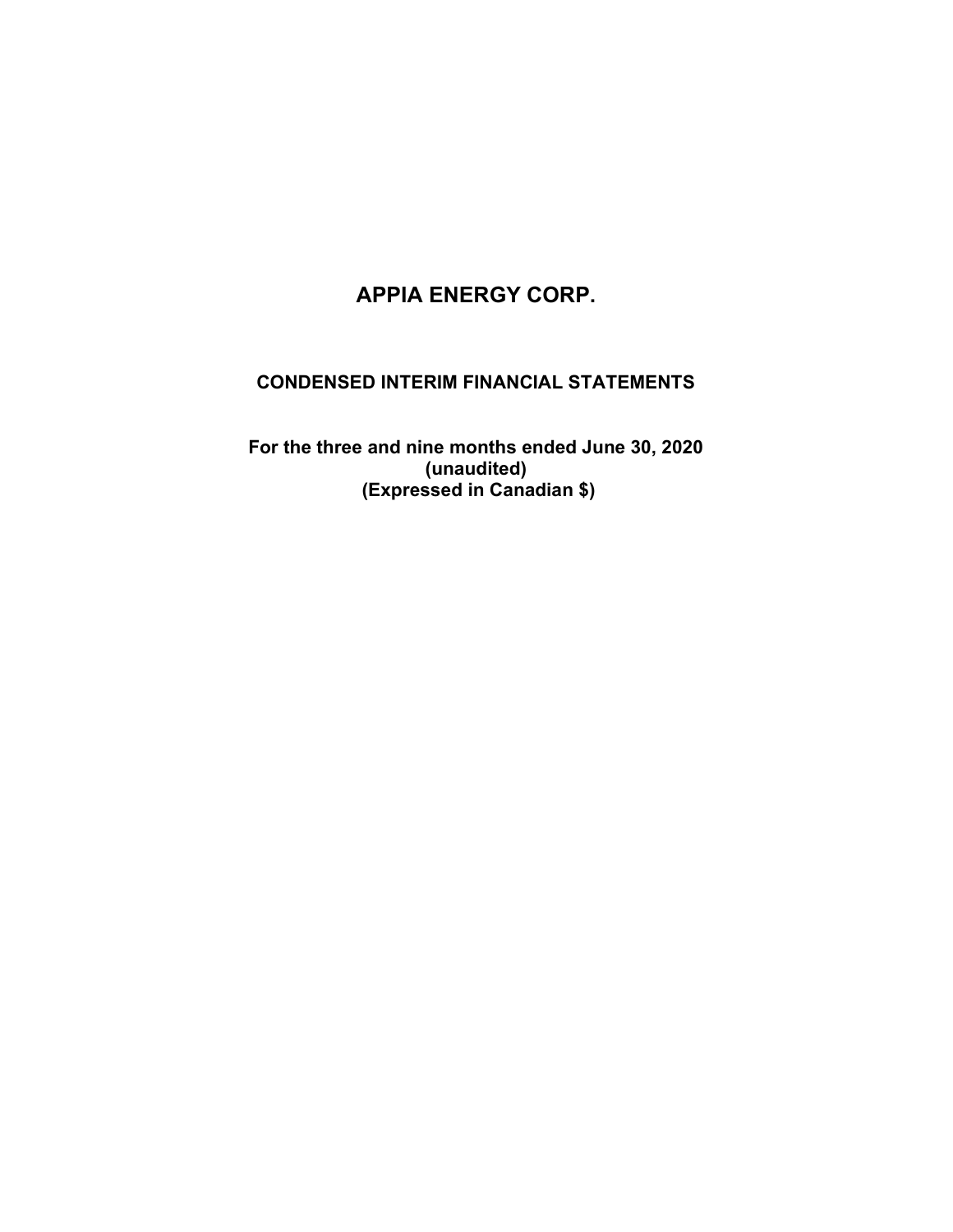## APPIA ENERGY CORP. (the "Company") NOTICE OF NO AUDITOR REVIEW OF CONDENSED INTERIM FINANCIAL STATEMENTS

Under National Instrument 51-102, Part 4, subsection 4.3(3) (a), if an auditor has not performed a review of the condensed interim financial statements, they must be accompanied by a notice indicating that the financial statements have not been reviewed by an auditor.

The accompanying unaudited condensed interim financial statements of the Company have been prepared by, and are the responsibility of, the Company's management. The Company's independent auditor has not performed a review of these financial statements.

DATED this 25<sup>th</sup> day of August, 2020.

# APPIA ENERGY CORP.

- Per: *(signed)* "Tom Drivas" Name: Tom Drivas Title: Chief Executive Officer
- Per: (signed) "Frank van de Water" Name: Frank van de Water Title: Chief Financial Officer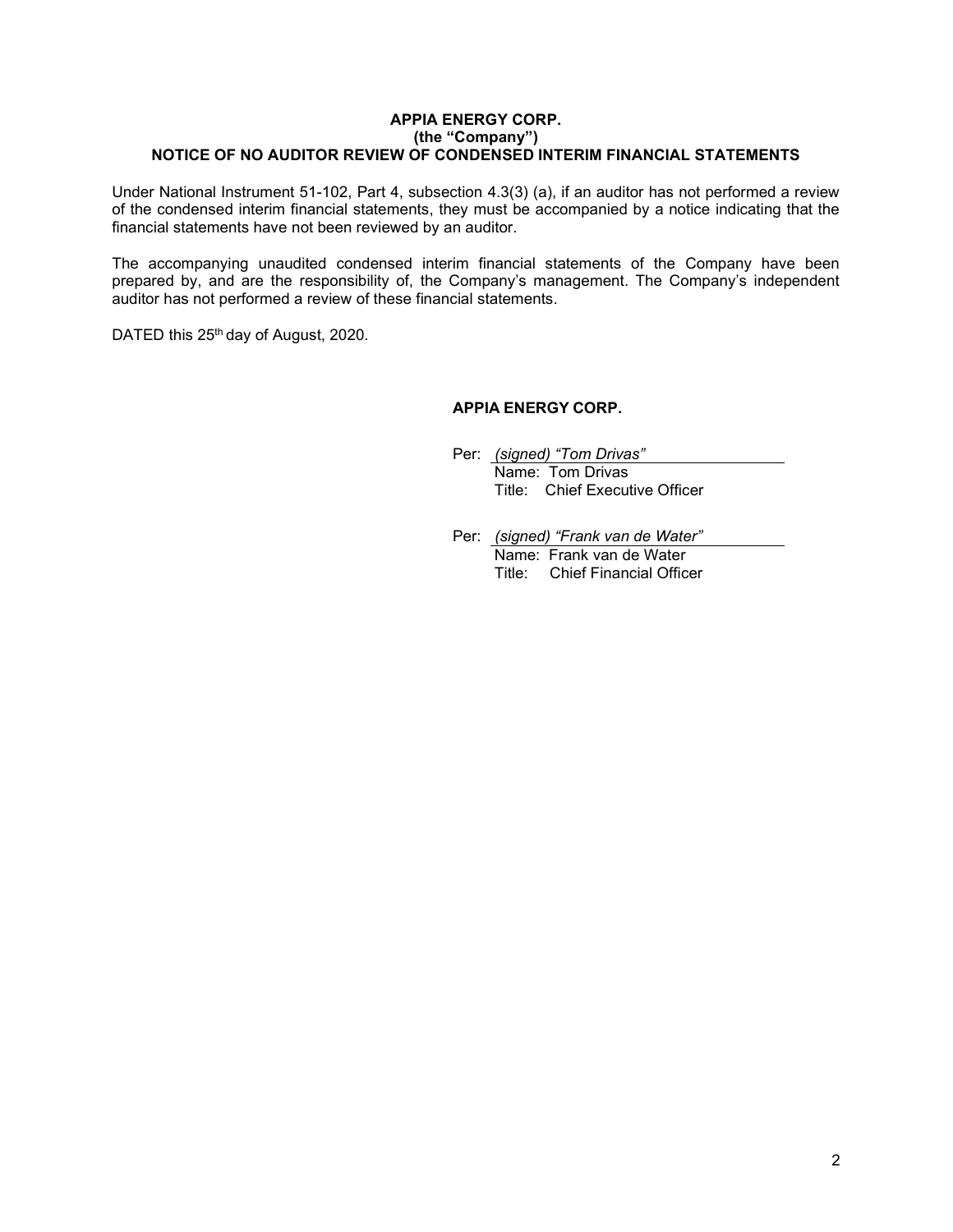# APPIA ENERGY CORP. Condensed Interim Statements of Financial Position (Expressed in Cdn \$) Unaudited

| As at                                                                         | <b>June 30,</b><br>2020<br>\$ | September 30,<br>2019<br>\$ |
|-------------------------------------------------------------------------------|-------------------------------|-----------------------------|
| <b>Assets</b>                                                                 |                               |                             |
| Current                                                                       |                               |                             |
| Cash and cash equivalents (note 4)                                            | 1,186,614                     | 416,940                     |
| Accounts receivable                                                           | 15,107                        | 80,371                      |
| Prepaid expenses                                                              | 45,740                        | 113,914                     |
| <b>Total current assets</b>                                                   | 1,247,461                     | 611,225                     |
|                                                                               |                               |                             |
| <b>Non-current assets</b>                                                     |                               |                             |
| Acquisition cost of properties (note 5)                                       | 812,469                       | 809,183                     |
| Exploration camp and equipment (note 6)                                       | 177,122                       | 228,544                     |
| <b>Total assets</b>                                                           | 2,237,052                     | 1,648,952                   |
|                                                                               |                               |                             |
| <b>Liabilities</b>                                                            |                               |                             |
| Current                                                                       |                               |                             |
| Accounts payable & accruals                                                   | 53,921                        | 168,506                     |
| Due to related parties (note 9)                                               | 774,546                       | 722,758                     |
| <b>Total liabilities</b>                                                      | 828,467                       | 891,264                     |
| Nature of operations and going concern (note 1)<br>Subsequent event (note 12) |                               |                             |
| <b>Shareholders' equity</b>                                                   |                               |                             |
| Share capital (note 7(a))                                                     | 13,157,931                    | 12,206,321                  |
| Warrants (note 7(c))                                                          | 532,408                       | 447,807                     |
| Contributed surplus (note 8)                                                  | 3,467,077                     | 3,239,776                   |
| Deficit                                                                       | (15,748,831)                  | (15, 136, 216)              |
| <b>Total shareholders' equity</b>                                             | 1,408,585                     | 757,688                     |
| Total liabilities and shareholders' equity                                    | 2,237,052                     | 1,648,952                   |

The accompanying notes are an integral part of these condensed interim financial statements.

APPROVED ON BEHALF OF THE BOARD on August 25, 2020

"Signed" "Signed" Anastasios (Tom) Drivas **Frank van de Water** Frank van de Water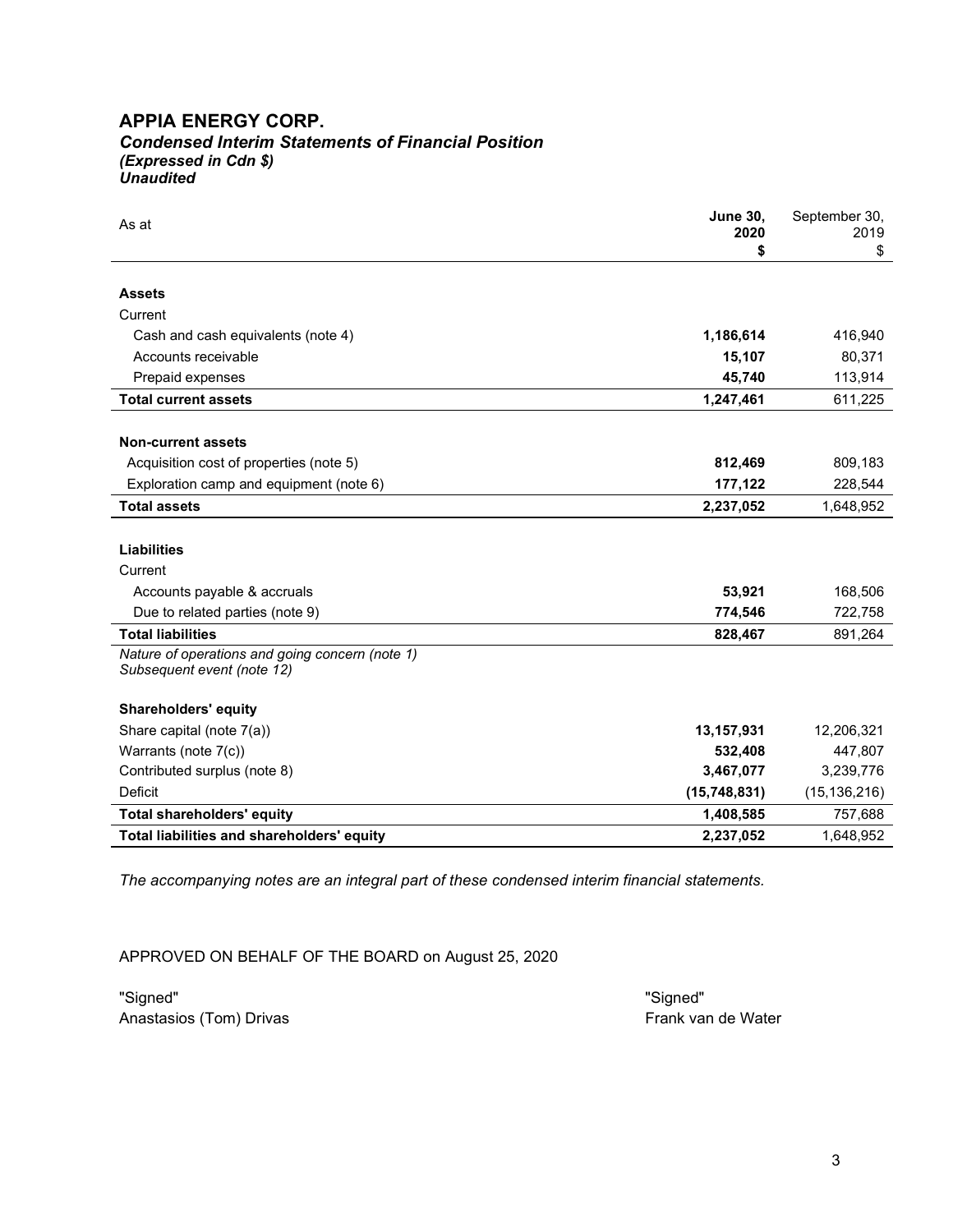# Condensed Interim Statements of Changes in Equity

(Expressed in Cdn \$)

**Unaudited** 

|                                                                                                                                        | <b>Share Capital</b><br>\$ | Warrants<br>\$        | Contributed<br>Surplus \$ | <b>Deficit</b><br>\$            | Total<br>\$                |
|----------------------------------------------------------------------------------------------------------------------------------------|----------------------------|-----------------------|---------------------------|---------------------------------|----------------------------|
| At September 30, 2018                                                                                                                  | 10,508,355                 | 601,390               | 2,965,260                 | (12, 831, 035)                  | 1,243,970                  |
| Flow-through units private<br>placement, net                                                                                           | 975,053                    |                       |                           |                                 | 975,053                    |
| Working capital units private<br>placement, net<br>Warrants exercised                                                                  | 698,629                    | (10, 158)             |                           |                                 | 698,629<br>(10, 158)       |
| Valuation of warrants issued<br>Common shares issued on exercise                                                                       | (107, 862)                 | 107,862               |                           |                                 |                            |
| of warrants<br>Share-based compensation<br>Adjustment for expired warrants<br>Net loss and comprehensive loss for                      | 111,811                    | (250, 910)            | 36.119<br>250,910         |                                 | 111,811<br>36,119          |
| the period<br>At June 30, 2019                                                                                                         | 12,185,986                 | 448,184               | 3,252,289                 | (1, 289, 716)<br>(14, 120, 751) | (1, 289, 716)<br>1,765,708 |
|                                                                                                                                        |                            |                       |                           |                                 |                            |
| Warrants exercised<br>Adjustment for expired warrants<br>Share-based compensation<br>Net loss and comprehensive loss for<br>the period | 20,335                     | (377)                 | (20, 335)<br>377<br>7,445 | (1,015,465)                     | 7,445<br>(1,015,465)       |
| At September 30, 2019                                                                                                                  | 12,206,321                 | 447,807               | 3,239,776                 | (15, 136, 216)                  | 757,688                    |
| Flow-through units private<br>placement, net<br>Working capital units private<br>placement                                             | 1,237,379<br>6,525         |                       |                           |                                 | 1,237,379<br>6,525         |
| Valuation of warrants issued<br>Adjustment for expired warrants<br>Share-based compensation                                            | (292, 294)                 | 292,294<br>(207, 693) | 207,693<br>19,608         |                                 | 19,608                     |
| Net loss and comprehensive loss for<br>the period                                                                                      |                            |                       |                           | (612, 615)                      | (612, 615)                 |
| At June 30, 2020                                                                                                                       | 13, 157, 931               | 532,408               | 3,467,077                 | (15,748,831)                    | 1,408,585                  |

The accompanying notes are an integral part of these condensed interim financial statements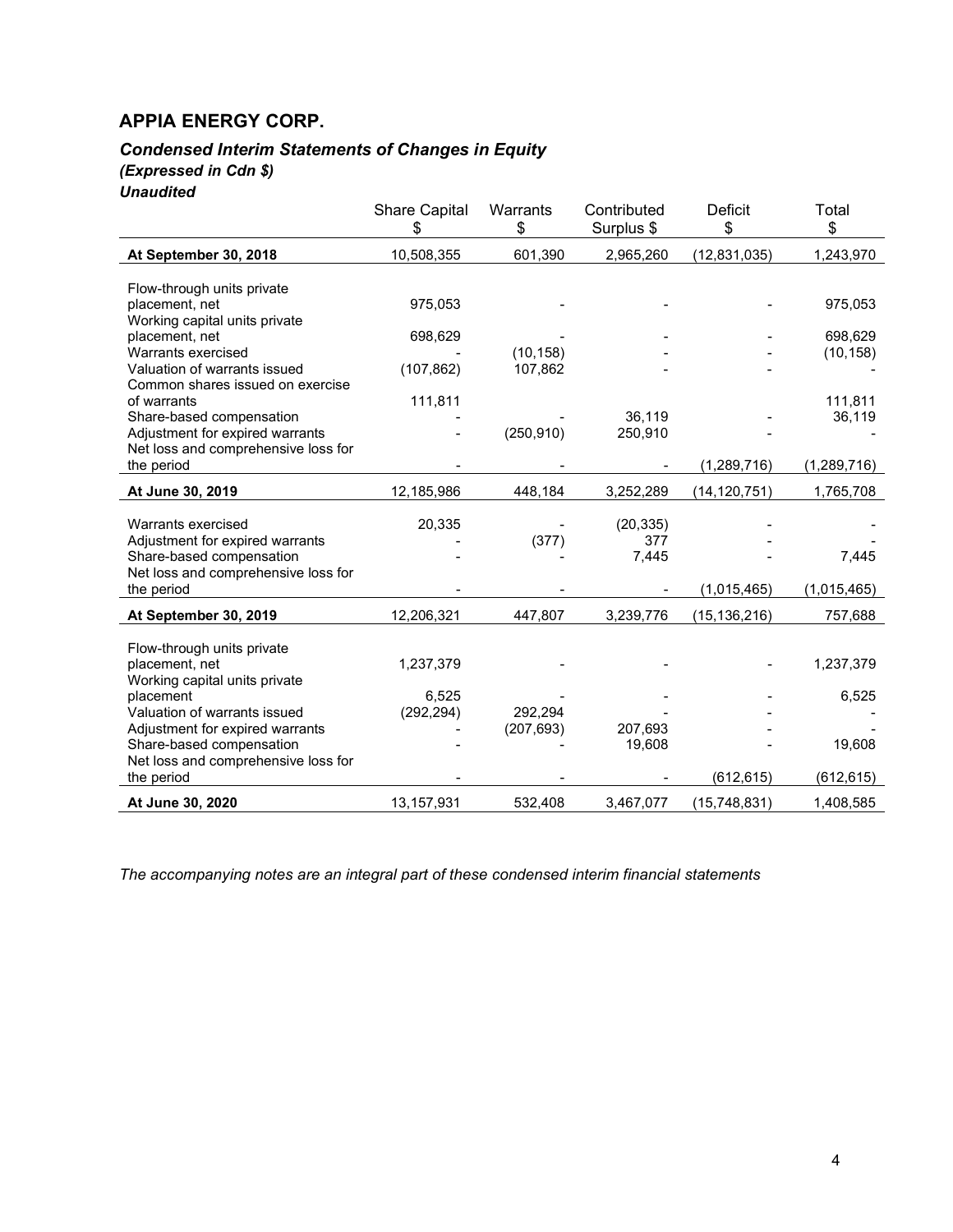Condensed Interim Statements of Loss, and Comprehensive Loss

(Expressed in Cdn \$)

(Unaudited)

|                                                   | For the three months ended<br>June 30 |            | For the nine months ended |             |
|---------------------------------------------------|---------------------------------------|------------|---------------------------|-------------|
|                                                   |                                       |            | June 30                   |             |
|                                                   | 2020                                  | 2019       |                           | 2019        |
|                                                   | \$                                    | \$         | \$                        | \$          |
|                                                   |                                       |            |                           |             |
| <b>Expenses</b>                                   |                                       |            |                           |             |
| Operating activities                              |                                       |            |                           |             |
| Exploration expenses (Note 5)                     | 179,633                               | 359,765    | 282,577                   | 826,938     |
| Less: refund re fees paid in lieu of work         |                                       |            | (11, 220)                 |             |
| Net exploration expenditures                      | 179,633                               | 359,765    | 271,357                   | 826,938     |
| Acquisition cost of properties dropped (Note 5)   |                                       | 4,199      | 6,784                     | 4,199       |
| Depreciation (Note 6)                             | 17,141                                | 22,354     | 51,422                    | 56,232      |
| General and administrative activities:            |                                       |            |                           |             |
| Professional fees                                 | 17,246                                | 18,925     | 50,383                    | 60,585      |
| Management fees and salaries                      | 31,975                                | 34,800     | 110,917                   | 114,500     |
| Office and general                                | 13,626                                | 21,888     | 34,173                    | 51,631      |
| Investor relations                                | 11,171                                | 52,312     | 73,199                    | 150,638     |
| Share-based compensation                          | 4,882                                 | 23,411     | 19,608                    | 36,119      |
| General and administrative expenses               | 78,900                                | 151,336    | 288,280                   | 413,473     |
| Loss for the period before the following          | (275, 674)                            | (537, 654) | (617, 843)                | (1,300,842) |
| Interest income                                   | 1,461                                 | 6,693      | 5,228                     | 11,126      |
| Net loss and comprehensive loss for the<br>period | (274, 213)                            | (530, 961) | (612, 615)                | (1,289,716) |
|                                                   |                                       |            |                           |             |
| Basic and diluted loss per share                  | 0.00                                  | 0.01       | 0.01                      | 0.02        |
| Weighted average number of shares outstanding     | 73,757,000                            | 64,901,000 | 71,276,000                | 62,450,000  |

The accompanying notes are an integral part of these condensed interim financial statements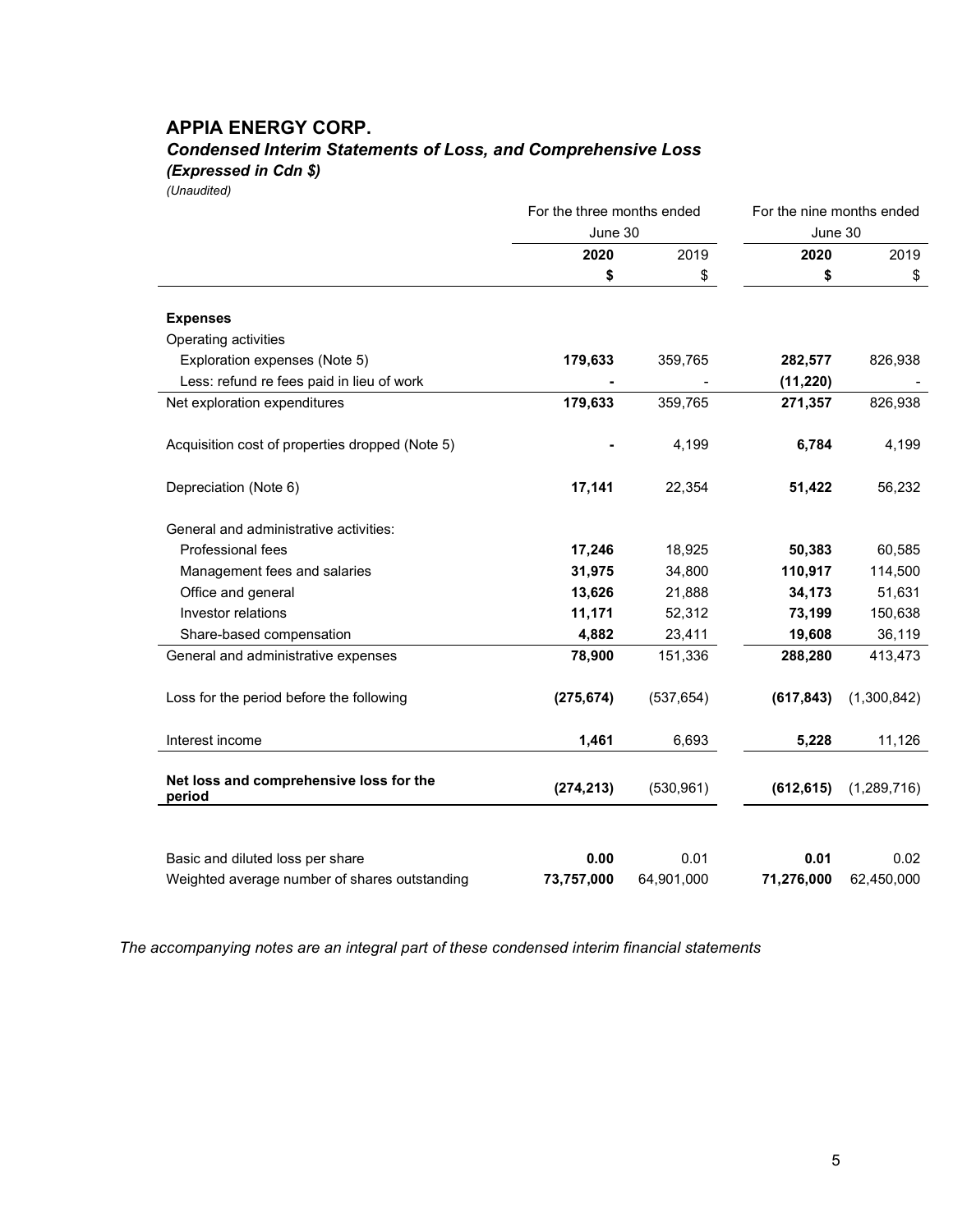# Condensed Interim Statements of Cash Flows

(Expressed in Cdn \$)

| <b>Unaudited</b>                                             |            | For the nine months ended<br>June 30 |  |  |
|--------------------------------------------------------------|------------|--------------------------------------|--|--|
|                                                              | 2020       | 2019                                 |  |  |
|                                                              | \$         | \$                                   |  |  |
| <b>Operating activities</b>                                  |            |                                      |  |  |
| Net loss for the period                                      | (612, 615) | (1, 289, 716)                        |  |  |
| Items not affecting cash:                                    |            |                                      |  |  |
| Share-based compensation                                     | 19,608     | 36,119                               |  |  |
| Acquisition cost (Note 5)                                    | 6,784      | 4,199                                |  |  |
| Depreciation (Note 6)                                        | 51,422     | 56,232                               |  |  |
|                                                              | (534, 801) | (1, 193, 166)                        |  |  |
| Net change in non-cash working capital                       |            |                                      |  |  |
| Accounts receivable                                          | 65,264     | (9, 975)                             |  |  |
| Prepaid expenses                                             | 68,174     | (41, 469)                            |  |  |
| Accounts payable and accrued liabilities                     | (114, 585) | 96,204                               |  |  |
| Due to related parties                                       | 51,788     | 55,850                               |  |  |
| Net cash used in operating activities                        | (464, 160) | (1,092,556)                          |  |  |
|                                                              |            |                                      |  |  |
| <b>Investing activities</b>                                  |            |                                      |  |  |
| <b>Exploration equipment</b>                                 |            | (65, 190)                            |  |  |
| Exploration and evaluation assets acquisition costs (Note 5) | (10, 070)  | (300)                                |  |  |
| Net cash used in investing activities                        | (10, 070)  | (65, 490)                            |  |  |
|                                                              |            |                                      |  |  |
| <b>Financing activities</b>                                  |            |                                      |  |  |
| Private placement of flow-through units                      | 1,292,640  | 1,002,112                            |  |  |
| Private placement of working capital units                   | 6,525      | 794,189                              |  |  |
| <b>Warrants exercised</b>                                    |            | 111,811                              |  |  |
| Share issue expense                                          | (55, 261)  | (132, 777)                           |  |  |
| Net cash from financing activities                           | 1,243,904  | 1,775,335                            |  |  |
|                                                              |            |                                      |  |  |
| Change in cash and cash equivalents                          | 769,674    | 617,289                              |  |  |
| Cash and cash equivalents, beginning of period               | 416,940    | 818,011                              |  |  |
|                                                              |            |                                      |  |  |
| Cash and cash equivalents, end of the period                 | 1,186,614  | 1,435,300                            |  |  |

The accompanying notes are an integral part of these condensed interim financial statements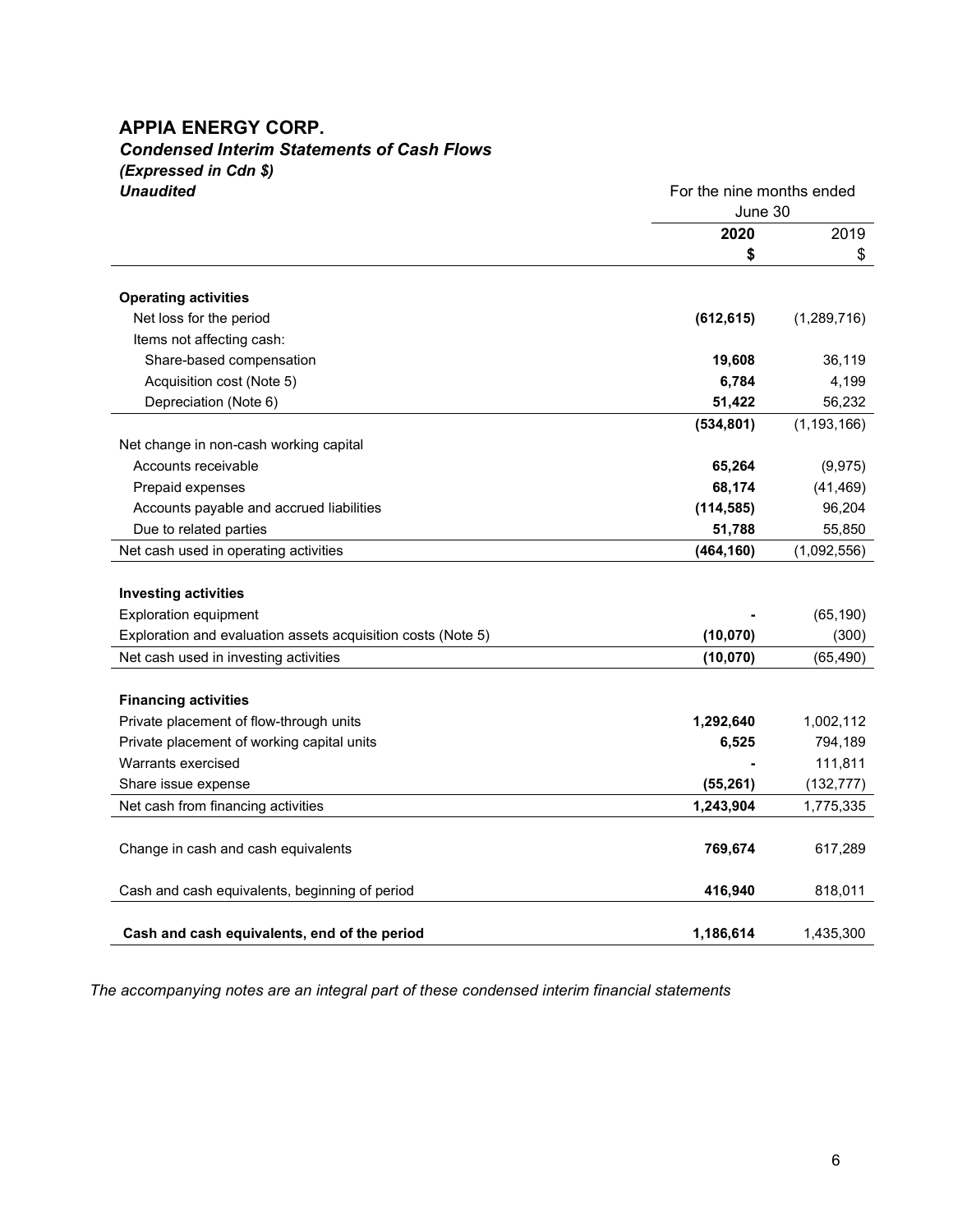#### Notes to Financial Statements For the three and nine months ended June 30, 2020 (expressed in Canadian dollars unless otherwise stated)

### 1. Nature of operations and going concern

Appia Energy Corp. ("Appia" or "the Company") is incorporated under the Canada Business Corporations Act and is listed on the Canadian Securities Exchange (CSE: "API") and in New York on the OTCQB platform as "APAAF". The shares also trade on German exchanges. The Company is evaluating its mineral resource properties in Ontario and is actively exploring on its Saskatchewan properties to determine whether the properties will contain resources that are economically recoverable. The registered office and location of corporate records is Suite 500, 2 Toronto Street, Toronto, Ontario.

The accompanying unaudited condensed interim financial statements ("Financial Statements") of the Company have been prepared by, and are the responsibility of, the Company's management. The Company's independent auditor has not performed a review of these Financial Statements.

These Financial Statements have been prepared on a going concern basis which assumes that the Company will be able to realize its assets and discharge its liabilities in the normal course of business for the foreseeable future. As at June 30, 2020 the Company had no sources of operating cash flows. The Company will therefore require additional funding which, if not raised, would result in the curtailment of activities and project delays. The Company had working capital of \$418,994 as at June 30, 2020, after providing for \$774,546 due to related parties, and has incurred losses since inception, including expenditures of \$9,202,486 for exploration and evaluation of its mineral properties that are still held, resulting in an accumulated deficit of \$15,748,831 as at June 30, 2020. The Company's ability to continue as a going concern is uncertain and is dependent upon its ability to continue to raise adequate financing. There can be no assurance that the Company will be successful in this regard, and therefore, there is doubt regarding the Company's ability to continue as a going concern and the use of accounting principles applicable to a going concern. These Financial Statements do not reflect adjustments that would be necessary if the going concern assumption is not appropriate. If the going concern assumption is not appropriate, adjustments to the carrying values of the assets and liabilities, the expenses and the balance sheet classifications, which could be material, would be necessary.

The recoverability of the carrying cost of its resource properties is dependent upon the existence of resources that are economically recoverable, confirmation of the Company's ownership interests in the claims, the ability of the Company to obtain necessary financing to complete the exploration and the development of the properties, and upon future profitable production, or proceeds from the disposition of the properties.

#### 2. Basis of preparation and statement of compliance with IAS 34

These Financial Statements form part of the period covered by the Company's International Financial Reporting Standards ("IFRS") annual financial statements and have been prepared in accordance with IAS 34 - Interim Financial Reporting on the basis of IFRS standards and interpretations expected to be effective as at the Company's fiscal year end, September 30, 2020.

These Financial Statements do not contain all the disclosures required by IFRS for annual financial statements and should be read in conjunction with the Company's audited annual financial statements for the year ended September 30, 2019 prepared in accordance with International Accounting Standards as issued by the International Accounting Standards Board ("IASB") and interpretations of the International Financial Reporting Interpretations Committee ("IFRIC") in effect as of September 30, 2019.

In the opinion of management, all adjustments considered necessary for fair presentation have been included in these Financial Statements. Operating results for the nine months ended June 30, 2020 may not be indicative of the results that may be expected for the year ending September 30, 2020.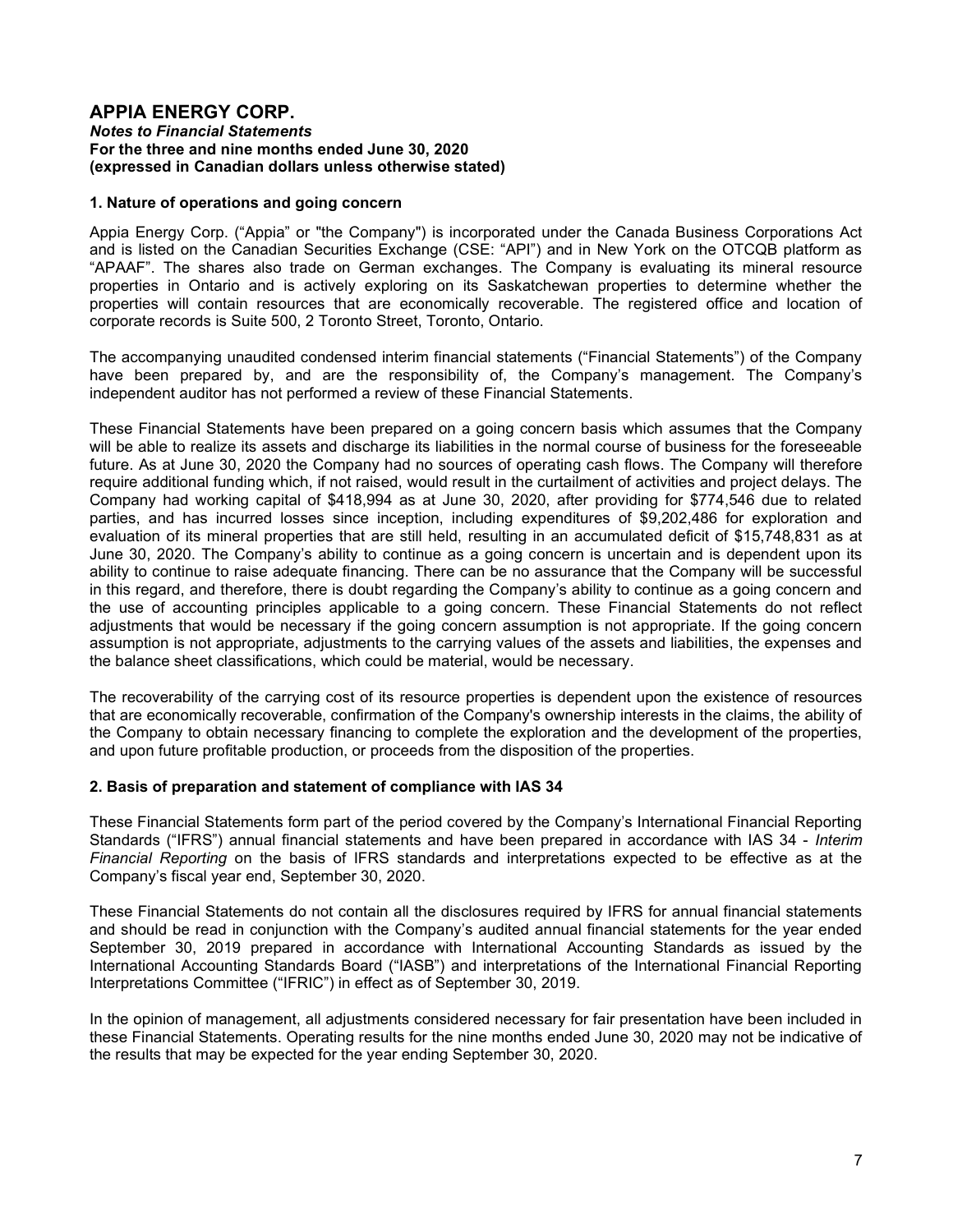### 3. Summary of significant accounting policies

Readers should refer to the September 30, 2019 annual financial statements for the accounting policies used in the preparation of these Financial Statements. The IASB continues to amend and add to current IFRS standards and interpretations with several projects underway. Accordingly, the accounting policies adopted by the Company for the Company's IFRS annual financial statements will be determined as at September 30, 2020 and if a new policy differs materially from the accounting policies used in the preparation of these Financial Statements, these Financial Statements will be restated to retrospectively account for the application of those policies adopted at September 30, 2020.

## Presentation Currency

The Company's presentation currency and functional currency is the Canadian dollar ("\$").

#### Accounting pronouncements adopted

At the date of approval of these Financial Statements for the period ended June 30, 2020, the following standards which are applicable to the Corporation were adopted.

## IFRS 9, Financial instruments

In July 2014, the IASB issued the final version of IFRS 9 Financial Instruments – to replace IAS 39 Financial Instruments: Recognition and Measurement. The standard is effective for annual periods beginning on or after January 1, 2018, with early adoption permitted. The Corporation adopted this standard effective October 1, 2018 and has determined that it had little or no impact on reported operations.

## IFRS 2, Share-based payment

In June 2016, the IASB issued amendments to IFRS 2, Share-based Payment ("IFRS 2"), clarifying how to account for certain types of share-based payment transactions. The amendments apply for annual periods beginning on or after January 1, 2018 with prospective application. The Company adopted this standard effective October 1, 2018 and has determined that the adoption had no effect on the financial statements.

# IFRS 16, Leases

Leases (IFRS 16), Leases was issued by the IASB in January 2016 and is effective for accounting periods beginning on or after 1 January 2019. The new standard replaces IAS 17 'Leases' and eliminating the classification of leases as either operating leases or finance leases and, instead, introduces a single lessee accounting model. The Standard provides a single lessee accounting model, specifying how leases are recognized, measured, presented and disclosed. The Company adopted IFRS 16 in its financial statements for the annual period beginning on October 1, 2019 and does not expect the adoption of IFRS 16 to have a material effect on its financial statements.

#### 4. Cash and cash equivalents

Cash and cash equivalents comprise cash and investments in Canadian Chartered Bank demand money market funds.

On December 31, 2019 the Company closed a private placement of 8,079,000 flow-through units for gross proceeds of \$1,292,640. These funds are committed to be expended on Canadian Exploration Expenditures ("CEE") and therefore not available for current working capital purposes.

During the nine months ended June 30, 2020, the Company spent a total of \$282,577 on exploration and evaluation activities, in Saskatchewan and Ontario.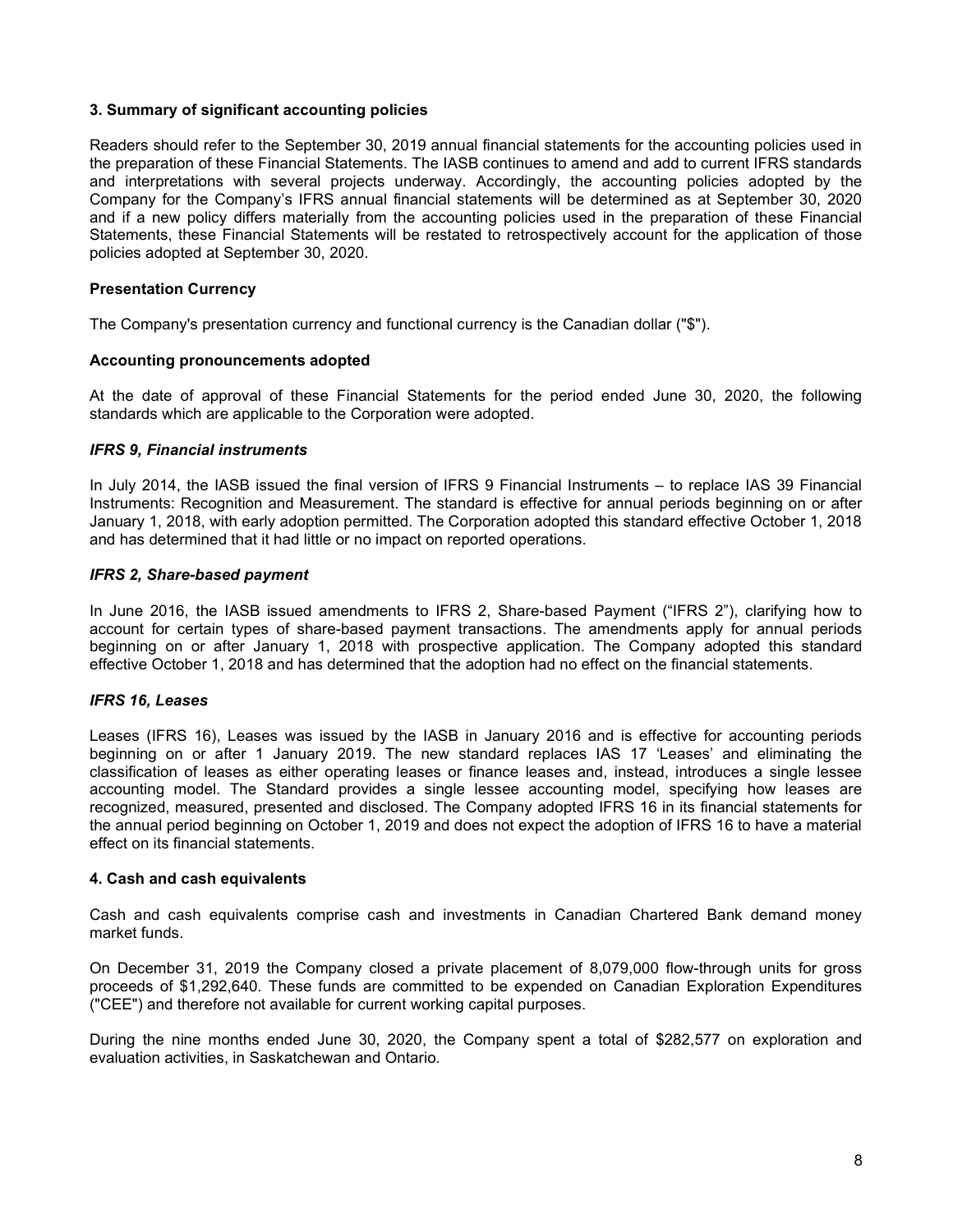# 5. Acquisition cost of properties

|                                | <b>Elliot Lake</b> | <b>Alces Lake</b> | <b>Other</b> |              |
|--------------------------------|--------------------|-------------------|--------------|--------------|
|                                | <b>Ontario</b>     | Saskatchewan      | Saskatchewan | <b>Total</b> |
|                                |                    |                   |              |              |
| Balance, September 30, 2018    | 602,593            | 180,108           | 30,381       | 813,082      |
| Total additions for the period | ۰                  |                   | 300          | 300          |
| Acquisition cost of properties |                    |                   |              |              |
| abandoned                      | -                  |                   | (4, 199)     | (4, 199)     |
| Balance, September 30, 2019    | 602,593            | 180,108           | 26,482       | 809,183      |
| Total additions for the period | 100                |                   | 9,970        | 10,070       |
| Acquisition cost of properties |                    |                   |              |              |
| abandoned                      | ۰                  |                   | (6,784)      | (6, 784)     |
| Balance, June 30, 2020         | 602.693            | 180,108           | 29,668       | 812,469      |

#### Ontario, Elliot Lake

In 2007, the Company acquired a 100% interest in 61 mining claims known as the Elliot Lake property located in Beange, Bolger, Bouck, Buckles, Gunterman and Joubin Townships, Sault Ste. Marie Mining Division in the Province of Ontario from Canada Enerco Corp. ("CEC"), a company controlled by the President, CEO and Director of the Company. CEC retains the right to a 1% Uranium Production Payment Royalty and a 1% Net Smelter Returns Royalty on any precious or base metals payable, provided that the price of uranium is greater than US\$130 per pound.

Appia holds over 12,545 hectares (31,000 acres) encompassing five mineralized zones in the Elliot Lake area of northern Ontario. The zones are called Teasdale, Banana Lake, Canuc, Bouck Lake and Buckles Lake.

#### Saskatchewan, Athabasca Basin Area

The Company commenced adding to its holdings by staking in Saskatchewan in 2011 and began significant acquisitions starting in 2016. At June 30, 2020 the Company held a 100% interest in 62,358 hectares (154,090 acres).

Alces Lake Property is located 30 km northeast of Uranium city and comprises 14,334 hectares (35,420 acres), of high-grade REE mineralization, with multiple outcrops and boulders. The property is being actively explored and drilled in summer programs.

Eastside Property is located east of Cameco's Rabbit Lake mill and the eastern edge of the Athabasca Basin and was acquired by staking in June 2017. The property comprises 4,933 hectares (12,191 acres).

Loranger Property comprises 26,409 hectares (65,258 acres) on the east side of Wollaston Lake with two diamond drill programs completed in January 2017 and March 2019.

North Wollaston Property comprises 16,682 hectares (41,221 acres) located 30 km northeast of Cameco's Rabbit lake mill on the eastern edge of the Athabasca Basin.

#### Exploration and evaluation expenses

Amounts expended to date for exploration and evaluation activities in each area are summarized below. These amounts have been charged to the statements of loss and comprehensive loss.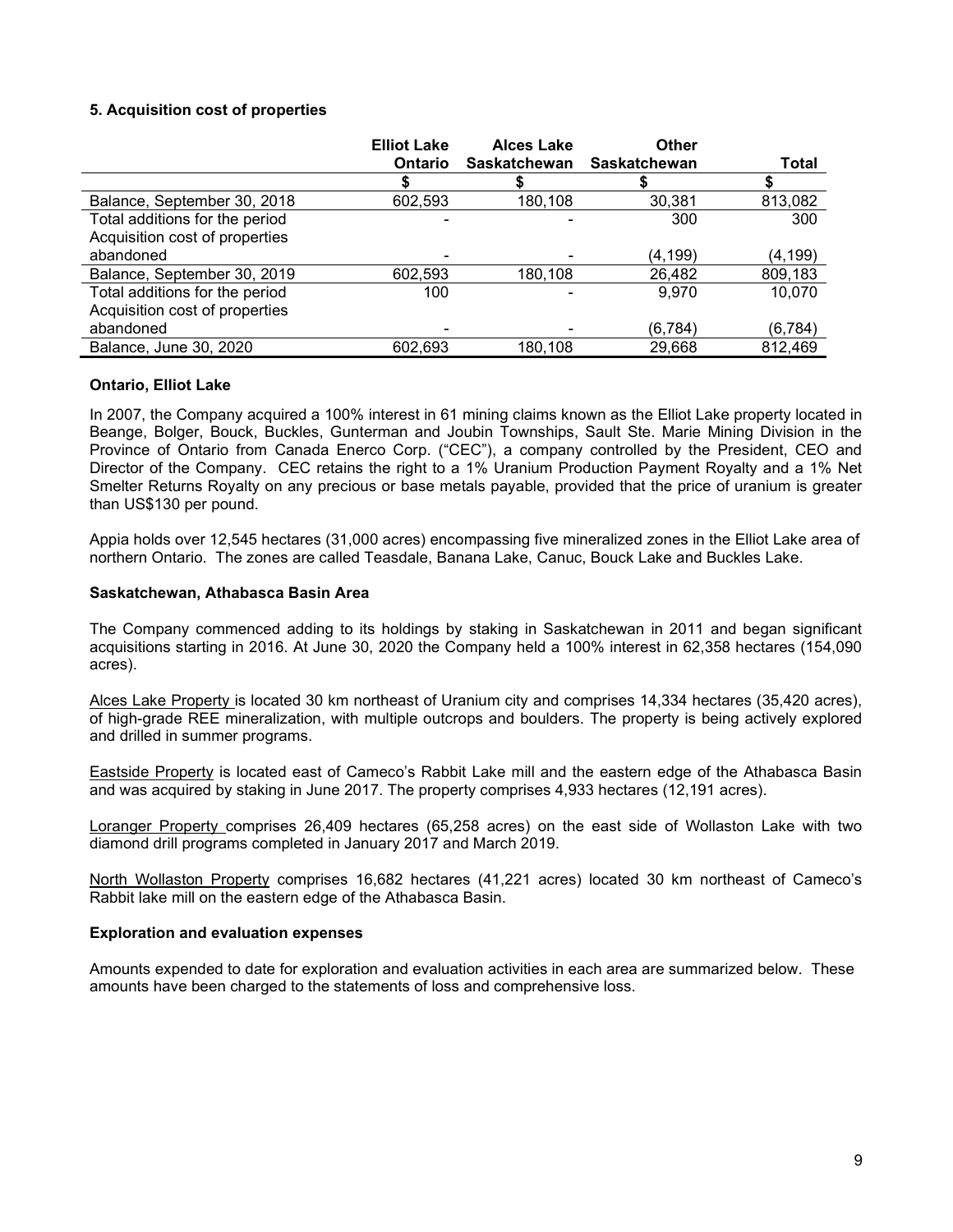|                                | <b>Elliot Lake</b><br><b>Ontario</b> | Alces Lake<br><b>Saskatchewan</b> | Other<br><b>Saskatchewan</b> | Total     |
|--------------------------------|--------------------------------------|-----------------------------------|------------------------------|-----------|
|                                |                                      |                                   |                              |           |
| Balance, September 30, 2018    | 5,364,469                            | 644.940                           | 1,206,273                    | 7,215,682 |
| Total additions for the period | 22,742                               | 1,305,654                         | 375,831                      | 1,704,227 |
| Balance, September 30, 2019    | 5,387,211                            | 1,950,594                         | 1,582,104                    | 8,919,909 |
| Total additions for the period | 16.062                               | 136.521                           | 129,994                      | 282.577   |
| Balance, June 30, 2020         | 5,403,273                            | 2,087,115                         | 1,712,098                    | 9,202,486 |

# 6. Exploration camp and equipment

Alces Lake

|                                      | <b>Machinery</b><br>and |           |            |
|--------------------------------------|-------------------------|-----------|------------|
|                                      | <b>Equipment</b>        | Camp      | Total      |
|                                      | \$                      | \$        | \$         |
| Cost                                 |                         |           |            |
| Balance as at September 30, 2018     | 251,943                 | 94,735    | 346,678    |
| Additions                            | 65,190                  |           | 65,190     |
| Balance as at September 30, 2019 and |                         |           |            |
| June 30, 2020                        | 317,133                 | 94,735    | 411,868    |
| <b>Depreciation</b>                  |                         |           |            |
| Balance as at September 30, 2018     | (75, 583)               | (28, 420) | (104, 003) |
| Depreciation for the year            | (59,427)                | (19,894)  | (79,321)   |
| Balance, September 30, 2019          | (135,010)               | (48,314)  | (183,324)  |
| Depreciation for the period          | (40,978)                | (10,444)  | (51,422)   |
| Balance, June 30, 2020               | (175,988)               | (58,758)  | (234,746)  |
| Net balance, September 30, 2019      | 182,123                 | 46,421    | 228,544    |
| Net balance, June 30, 2020           | 141,145                 | 35,977    | 177,122    |

Depreciation is charged at 30% per annum, on the declining balance basis.

## 7. Share capital

### (a) Common shares

The Company is authorized to issue an unlimited number of no par value common shares. The following table provides the details of changes in the number of issued common shares.

|                                                           | <b>Number</b><br># | Amount     |
|-----------------------------------------------------------|--------------------|------------|
| Balance, September 30, 2018                               | 58,402,007         | 10,508,355 |
| Flow-through units private placement December 31, 2018    | 2,189,500          | 602,112    |
| Working capital units private placement December 31, 2018 | 1,425,000          | 342,000    |
| Working capital units private placement January 16, 2019  | 1,884,121          | 452,189    |
| Flow-through units private placement April 5, 2019        | 1,000,000          | 400,000    |
| Less: Value associated with warrants issued               |                    | (107, 862) |
| Warrants exercised                                        | 411,840            | 142,304    |
| Share issue costs                                         |                    | (132,777)  |
| Balance, September 30, 2019                               | 65,312,468         | 12,206,321 |
| Working capital units private placement December 16, 2019 | 43.500             | 6,525      |
| Flow-through units private placement December 16, 2019    | 5,087,500          | 814,000    |
| Finder's fee shares issued December 16, 2019              | 322,467            | 48,370     |
| Flow-through units private placement December 31, 2019    | 2,991,500          | 478,640    |
| Less: Value associated with warrants issued               |                    | (292,294)  |
| Share issue costs                                         |                    | (103,631)  |
| Balance, June 30, 2020                                    | 73,757,435         | 13,157,931 |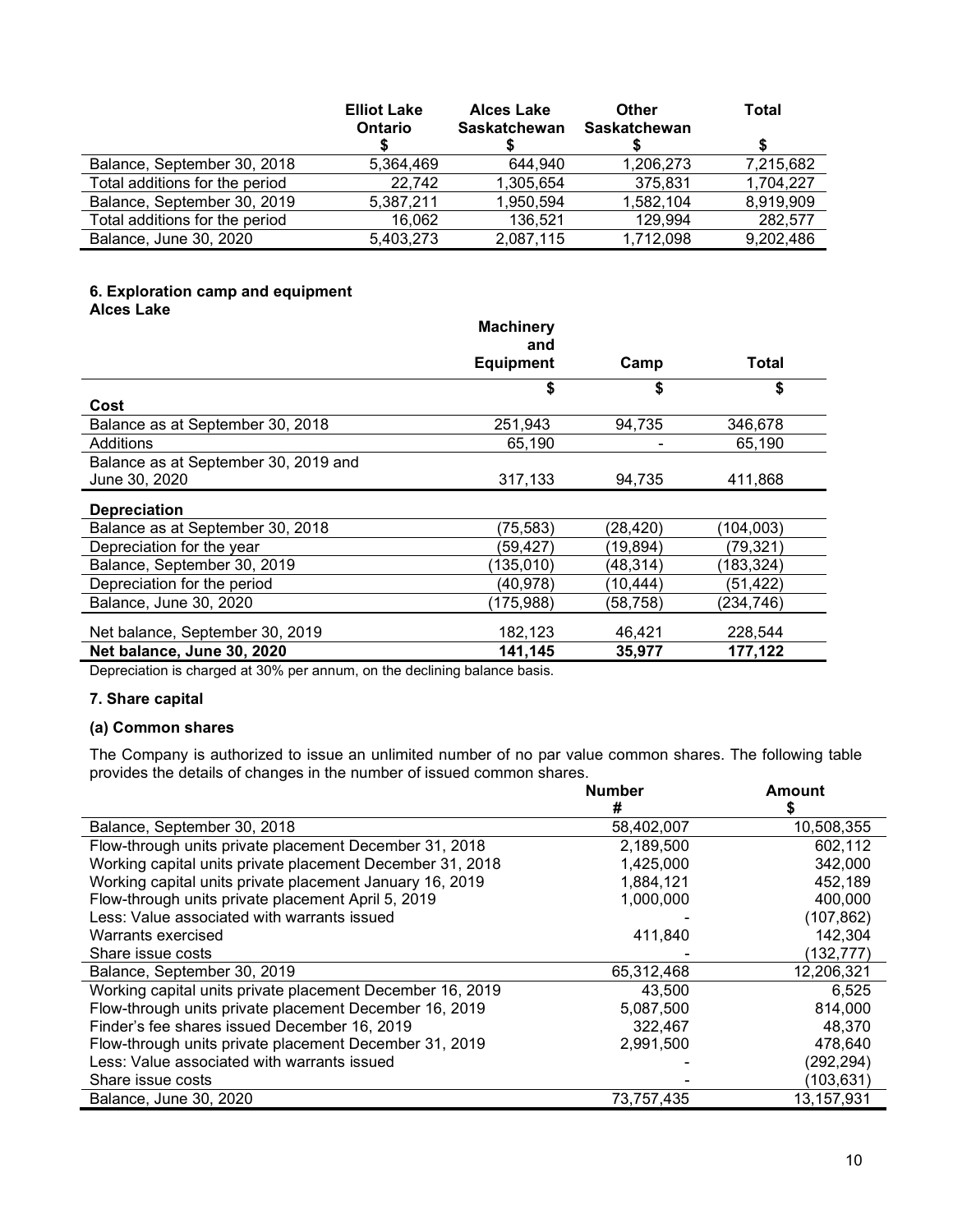On December 31, 2018 the Company closed a non-brokered private placement of 2,189,500 FT Units for gross proceeds of \$602,112 and the first tranche of a non-brokered private placement for WC Units of 1,425,000 WC Units for gross proceeds of \$342,000.

Each FT Unit was priced at \$0.275 and consists of one common share and one-half of a share purchase warrant. Each full warrant ("Warrant") entitles the holder to purchase one common share at a price of \$0.40 per FT Warrant Share for 12 months from closing. Broker warrants exercisable at \$0.275 for 12 months from closing for 175,160 common shares were issued to finders.

Each WC Unit was priced at \$0.24 and consists of one common share and one common share purchase warrant. Each WC Warrant entitles the holder to purchase one common share at a price of \$0.35 per WC Warrant Share for 24 months from closing.

On January 16, 2019 the Company closed the final tranche of the non-brokered private placement of 1,884,121 WC Units for aggregate gross proceeds of \$452,189. Broker warrants exercisable at \$0.24 for 12 months from closing for 133,333 common shares were issued to finders.

On April 5, 2019 the Company closed a non-brokered private placement of 1,000,000 flow-through shares for gross proceeds of \$400,000. Each flow-through share was priced at \$0.40. Proceeds from the Offering are expected to be used for drilling and exploration on the Company's Alces Lake Property as well as other properties in Saskatchewan. An eligible finder was paid a cash fee of \$24,000 and issued 60,000 FT broker warrants. Each FT broker warrant entitles the holder to acquire one common share at a price of \$0.40 for twelve months from closing.

On December 16, 2019, the Company closed a first tranche of non-brokered private placement with the sale of 5,087,500 flow-through units ("FT Units) at \$0.16 per FT Unit for gross proceeds of \$814,000 and 43,500 working capital units ("WC Units") at \$0.15 per WC Unit for proceeds of \$6,525, for an aggregate \$820,525.

Each FT Unit consists of one common share and one half of a share purchase warrant entitling the holder to purchase one common share for one full warrant at a price of \$0.25 for twelve months from Closing. Each WC Unit comprises one common share and one common share purchase warrant entitling the holder to purchase one common share at a price of \$0.25 for twelve months from Closing.

The Company paid cash finder's fees of \$8,050, issued 322,467 common shares and issued 251,876 FT broker warrants. Each FT broker warrant entitles the holder to acquire one common share at a price of \$0.16 for twelve months from Closing. An insider of the Company subscribed for 50,000 FT Units.

On December 31, 2019, the Company closed a final tranche of non-brokered private placement with the sale of 2,991,500 FT Units for gross proceeds of \$478,640.

Eligible finders were paid cash fees totalling \$22,655 and issued 101,138 FT broker warrants. An insider of the Company subscribed directly and indirectly for 468,750 FT Units.

The Company raised total gross proceeds of \$1,299,165 in the two private placements.

#### (b) Common share purchase options

The Company has a stock option plan (the "Plan") for the benefit of directors, officers and consultants. The total number of shares which may be reserved and set aside for issuance to eligible persons may not exceed 10% of the issued and outstanding common shares.

As at June 30, 2020, 3,750,000 common shares were reserved for the exercise of stock options granted under the Plan.

The following table provides the details of changes in the number of issued common share purchase options during the period: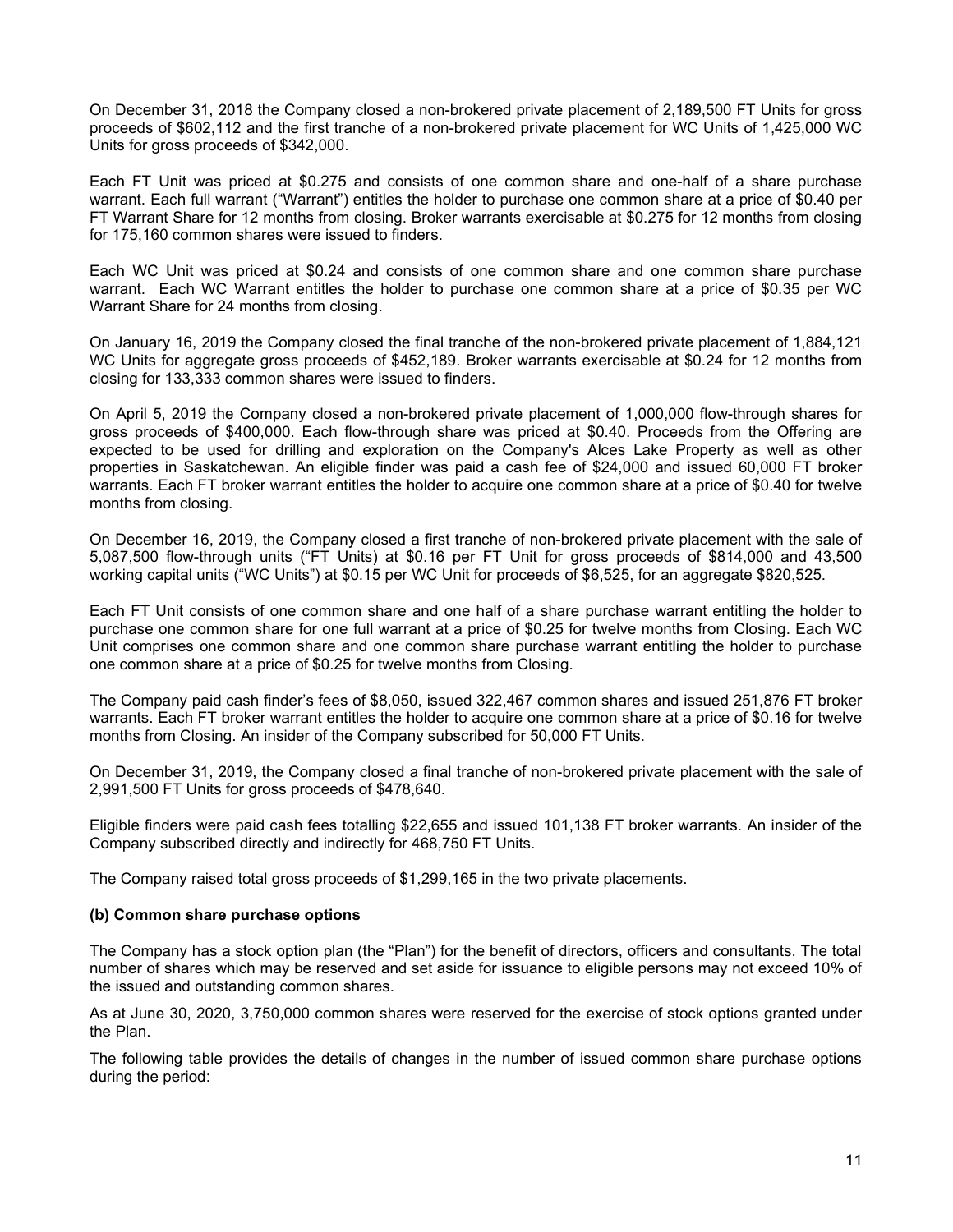|                                   | <b>Options</b> | Weighted-average<br>exercise price |
|-----------------------------------|----------------|------------------------------------|
| Outstanding at September 30, 2018 | 3,750,000      | 0.28                               |
| Granted                           | 300,000        | 0.40                               |
| Outstanding at September 30, 2019 | 4,050,000      | 0.29                               |
| <b>Expired</b>                    | (300,000)      | 0.40                               |
| Outstanding at June 30, 2020      | 3,750,000      | 0.27                               |
| Exercisable at June 30, 2020      | 3,750,000      |                                    |

On May 15, 2019 the Company granted 300,000 options to purchase common shares exercisable at \$0.40 per share for three years to one consultant. The options were subject to expiry after six months if the consulting agreement was not extended. The options expired, unexercised in January, 2020.

| Number of     | <b>Number</b> | Remaining        | <b>Exercise price per</b> |                    |
|---------------|---------------|------------------|---------------------------|--------------------|
| stock options | exercisable   | contractual life | share                     | <b>Expiry date</b> |
| 500,000       | 500,000       | 9.5 months       | \$0.10                    | April 14, 2021     |
| 100.000       | 100,000       | 13.7 months      | \$0.30                    | August 22, 2021    |
| 2.950.000     | 2.950.000     | 19 months        | \$0.30                    | February 1, 2022   |
| 200,000       | 200,000       | 37 months        | \$0.30                    | August 1, 2023     |
| 3,750,000     | 3,750,000     |                  |                           |                    |

The weighted average fair value of all the options granted and outstanding is \$0.27 per share option, each contract fair value was estimated at the date of grant using the Black-Scholes pricing model with the following assumptions: risk-free weighted-average interest rate of 0.65%-2.20%, expected dividend yield of nil, expected volatility of 84.97%-155% and expected life term from 22 to 60 months. Options that have been issued and remain outstanding generally vest half immediately on the date of grant and half twelve months from the date of grant.

# (c) Warrants

On certain issuances of common shares, the Company grants warrants entitling the holder to acquire additional common shares of the Company, and the Company grants warrants as consideration for services associated with the placement of such common share issues. The following table provides the details of changes in the number of shares issuable on exercise of outstanding common share purchase warrants:

|                                   | <b>Number</b> | Value      |
|-----------------------------------|---------------|------------|
|                                   | of shares     |            |
| Balance September 30, 2018        | 14,345,009    | 601,390    |
| Expired, unexercised              | (2,963,169)   | (230, 951) |
| Warrants exercised                | (411, 840)    | (30, 494)  |
| Private placement warrants issued | 4,772,364     | 107,862    |
| Balance September 30, 2019        | 15,742,364    | 447,807    |
| Expired, unexercised              | (8,962,364)   | (207, 693) |
| Private placement warrants issued | 4,436,014     | 292,294    |
| Balance June 30, 2020             | 11,216,014    | 532,408    |

On April 5, 2020 60,000 warrants at \$0.40 expired unexercised.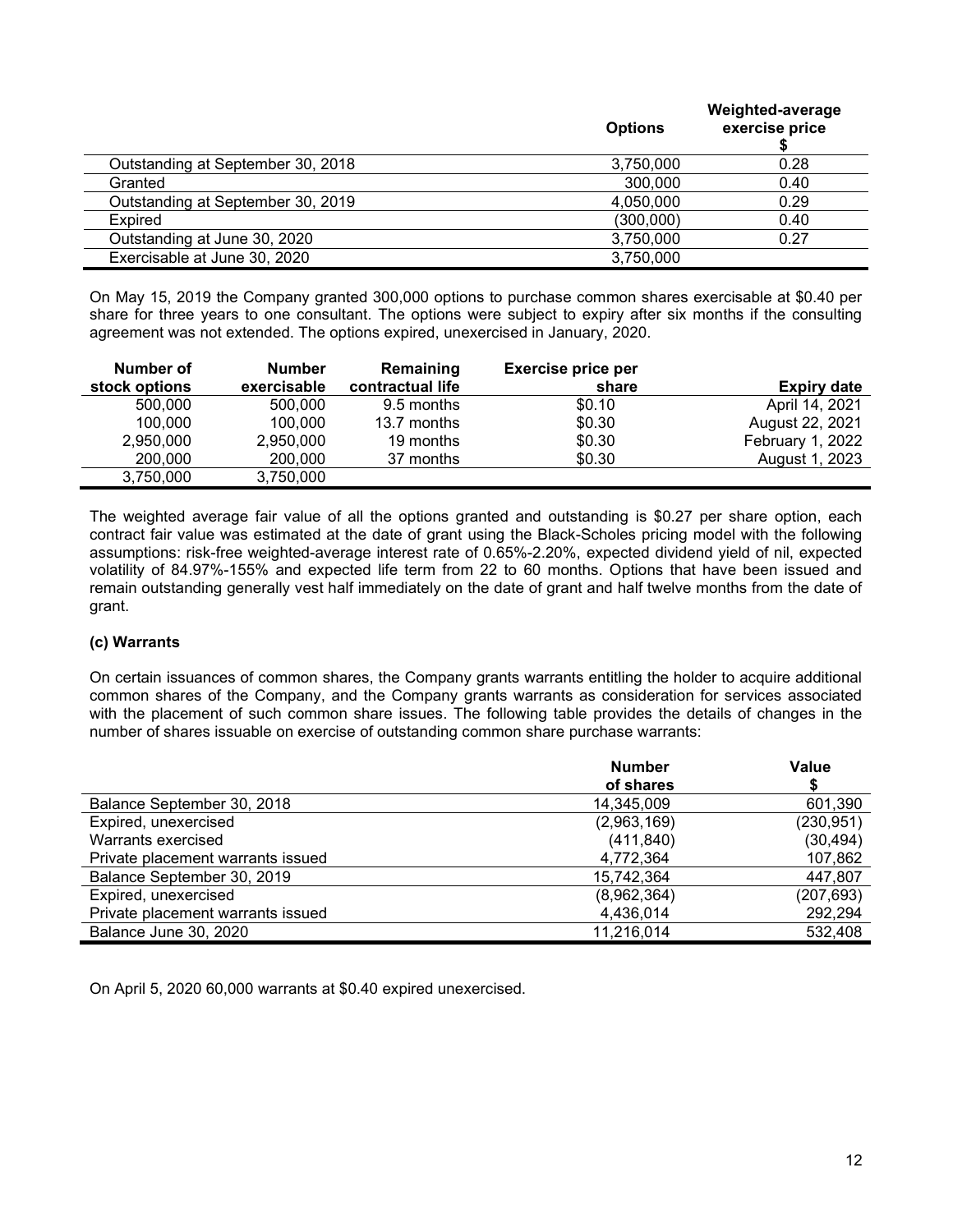A summary of the outstanding warrants is as follows:

|                        | Number of  | Remaining        | Exercise price |                   |
|------------------------|------------|------------------|----------------|-------------------|
|                        | shares     | contractual life | per share      | Expiry date       |
| Warrants               | 43.500     | 5.5 months       | \$0.25         | December 15, 2020 |
| Warrants               | 2,543,750  | 5.5 months       | \$0.25         | December 15, 2020 |
| Warrants               | 251,876    | 6.5 months       | \$0.16         | December 15, 2020 |
| Warrants               | 1.425.000  | 6 months         | \$0.35         | December 31, 2020 |
| Warrants               | 1,495,750  | 6 months         | \$0.25         | December 31, 2020 |
| Warrants               | 101.138    | 6 months         | \$0.16         | December 31, 2020 |
| Warrants               | 4,950,000  | 18.7 months      | \$0.30         | January 20, 2022  |
| Warrants               | 405,000    | 19 months        | \$0.30         | January 30, 2022  |
| Balance, June 30, 2020 | 11,216,014 |                  |                |                   |

The fair value of the warrants issued in December 2019 was estimated using the Black-Scholes option pricing model with the following assumptions: risk-free weighted-average interest of 1.71%, expected dividend yield of nil, average expected volatility of 124.77-125.05% and expected life term of 12 months. Under this method of calculation, the Company recorded \$292,294 as the value of the warrants issued during the period ended June 30, 2020.

The number of common shares outstanding on June 30, 2020 was 73,757,435. Taking into account outstanding share purchase options and warrants, the fully diluted number of common shares that could have been outstanding on June 30, 2020 was 88,783,449.

# 8. Contributed surplus

A summary of changes in contributed surplus is:

|                             | Amount    |
|-----------------------------|-----------|
|                             |           |
| Balance, September 30, 2018 | 2,965,260 |
| Share-based payments        | 43,563    |
| Warrants expired            | 230,953   |
| Balance, September 30, 2019 | 3,239,776 |
| Share-based payments        | 19,608    |
| Warrants expired            | 207,693   |
| Balance, June 30, 2020      | 3,467,077 |

# 9. Related party transactions

During the three and nine months ended June 30, 2020, the Company incurred related party expenses totaling \$61,521 (2019 – \$63,985) and \$188,081 (2019 - \$194,158). These expenses related to management fees paid or payable to key management personnel; Tom Drivas, Chief Executive Officer, Frank van de Water, Chief Financial Officer, James Sykes, Vice-President, Exploration and Development, and office administration services paid to Romios Gold Resources Inc., a company with a number of common directors and officers. The amount charged for office administration services is included under office and general expenses. At June 30, 2020, \$641,730 (2019 - \$611,730) of accumulated related party expenditures was payable to Tom Drivas and \$19,816 (2019 - \$37,621) was payable to the other officers and Romios Gold Resources Inc.

Two insiders subscribed for 50,000 and 468,750 FT units in the December 2019 private placements.

Key management personnel were not paid post-retirement benefits, termination benefits, or other long-term benefits during the period ended June 30, 2020 and 2019.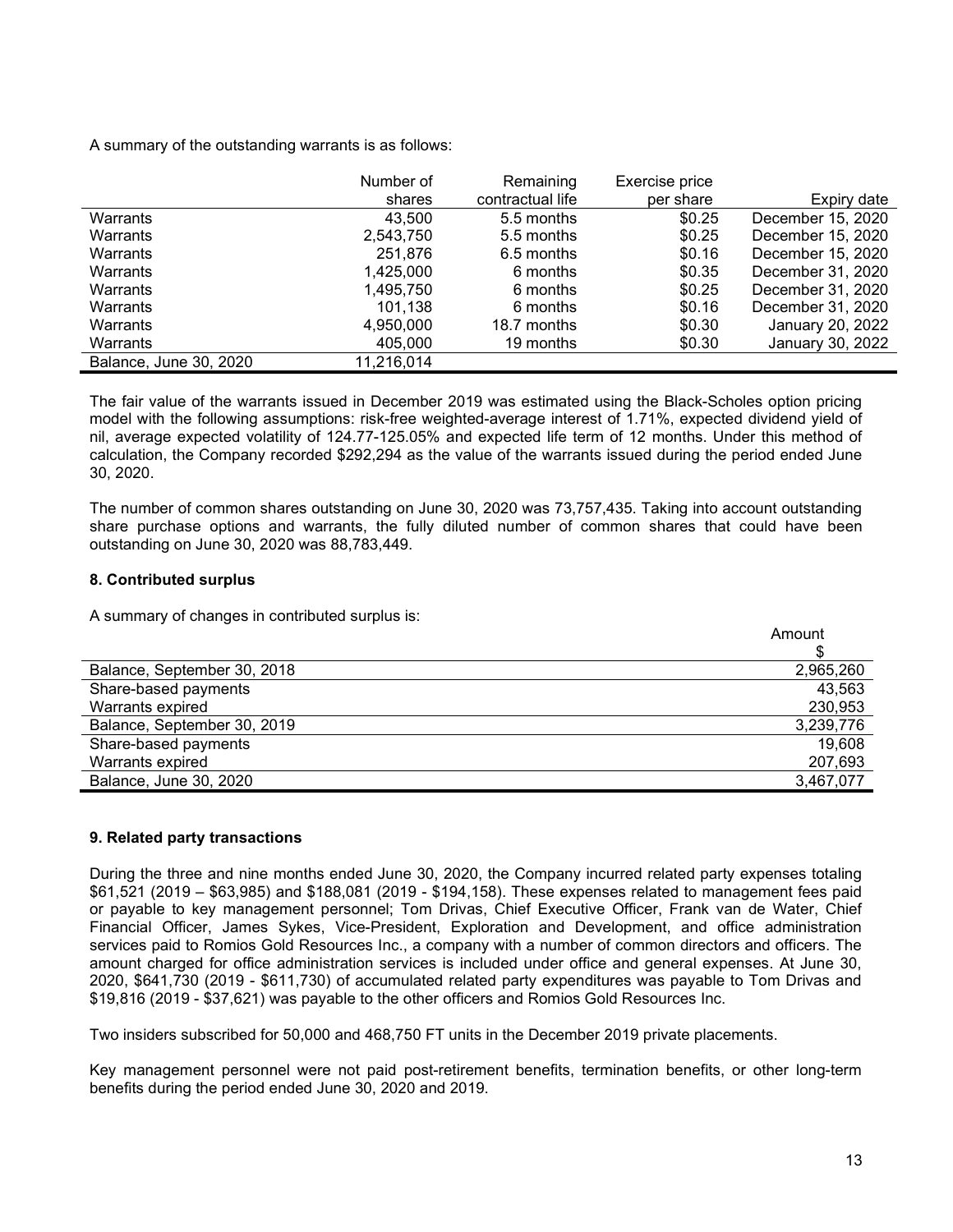During the three and nine months ended June 30, 2020, the Company incurred expenses of \$4,000 (2019 – \$3,000) and \$16,000 (2019 - \$12,500) for independent directors' fees. At June 30, 2020, \$113,000 (2019 - \$93,000) of accrued directors' fees was outstanding.

During the nine months ended June 30, 2020, the Company incurred expenses of \$37,476 (2019 - \$36,206) for legal fees to a law firm related to a director of the Company, William R. Johnstone. At June 30, 2020 \$nil (2019 – \$1,232) was payable to this related party.

As disclosed in Note 5, the Elliot Lake exploration properties were acquired from a related party that holds a 1% Uranium Production Payment Royalty and a 1% NSR Royalty on any precious or base metals payable provided that the price of uranium is greater than US\$130 per pound.

## 10. Financial instruments and risk management

#### Categories of financial assets and liabilities

Under IFRS, financial instruments are classified into one of the following five categories: Fair value through profit and loss ("FVTPL"), held to maturity investments, loans and receivables, financial assets and financial liabilities. The carrying values of the Company's financial instruments, including those held for sale are classified into the following categories:

|                           | June 30   | September 30 |
|---------------------------|-----------|--------------|
|                           | 2020      | 2019         |
|                           |           |              |
| $FVTPL^{(1)}$             | 1,186,614 | 416,940      |
| Receivables $(2)$         | 15,107    | 80,371       |
| Financial liabilities (3) | 39,961    | 149,673      |

(1) Includes cash, committed cash and demand deposits and money market funds of a Canadian Chartered Bank. (2) Includes accounts receivable related to HST and PST tax refunds.

(3) Includes accounts payable.

#### Financial Instruments

The carrying amounts for the Company's financial instruments approximate their fair values because of the short-term nature of these items.

#### Risks arising from financial instruments and risk management

The Company's activities expose it to a variety of financial risks: market risk (including interest rate risk and price risk), credit risk and liquidity risk. The Company's overall risk management program focuses on the unpredictability of financial markets and seeks to minimize potential adverse effects on the Company.

#### Pandemic COVID-19 risk

On March 11, 2020 the World Health Organization declared the COVID -19 infectious virus a global pandemic, with resulting travel bans, physical distancing, closing of social, cultural and educational facilities and nonessential businesses. Global financial equity markets have declined considerably and remain volatile. The possible effect on the Company could include difficulty in accessing exploration sites and hiring personnel for exploration programs, as well as in raising additional equity financing. The global shutdown and isolation of the people is showing progress in the decline of the rate of infection, but the timing to return to normal and the impact on the Company's operations is difficult to project.

#### Carrying value of exploration and evaluation assets

The Company regularly reviews the carrying value of its properties to determine whether the cost of these assets will be recoverable from future cash flows or from the proceeds of their disposal. Assumptions underlying